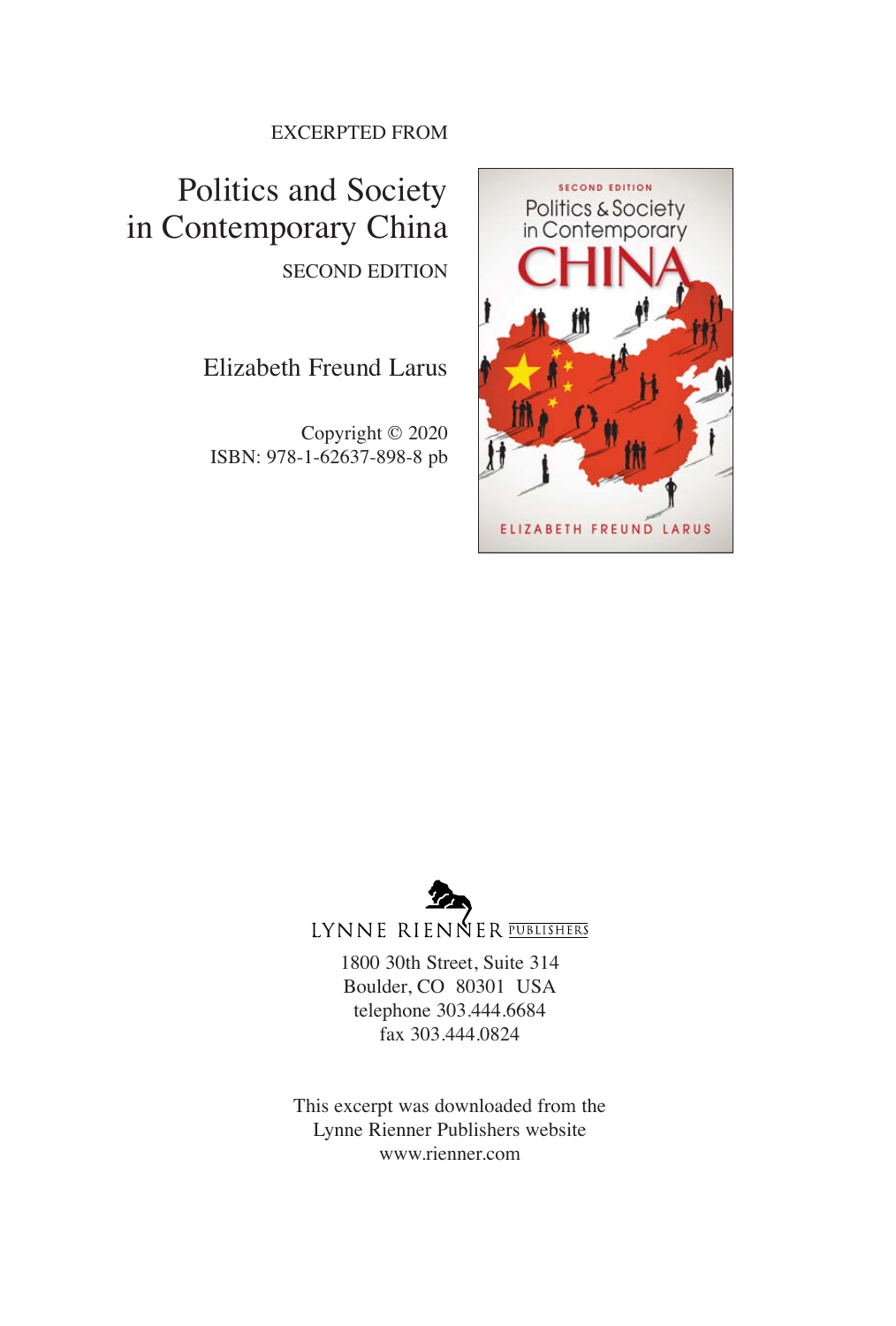## **Contents**

| List of Tables and Figures<br>Preface |                                                                                                                                                                                                                                                                             | ix<br>Xİ. |  |
|---------------------------------------|-----------------------------------------------------------------------------------------------------------------------------------------------------------------------------------------------------------------------------------------------------------------------------|-----------|--|
| 1                                     | <b>Studying Chinese Politics</b>                                                                                                                                                                                                                                            | 1         |  |
| <b>Part 1 The Historical Context</b>  |                                                                                                                                                                                                                                                                             |           |  |
| 2                                     | From Imperial China to the Republican Era<br>China's Imperial Tradition, 21<br>The Modern Period, 24<br>The Revolutionary Movement, 28<br>The Yan'an Era, 32<br>The Collapse of the Nationalist Government<br>and Civil War, 34<br>Mao Zedong Thought, 35<br>Conclusion, 44 | 21        |  |
| 3                                     | The Mao and Deng Years<br>Stabilization and Reform, 48<br>The Transition to Socialism, 50<br>Deepening China's Socialist Reforms:<br>The Great Leap Forward, 53<br>The Great Proletarian Cultural Revolution, 60<br>The Rise of Deng Xiaoping and the Reformers,<br>64      | 47        |  |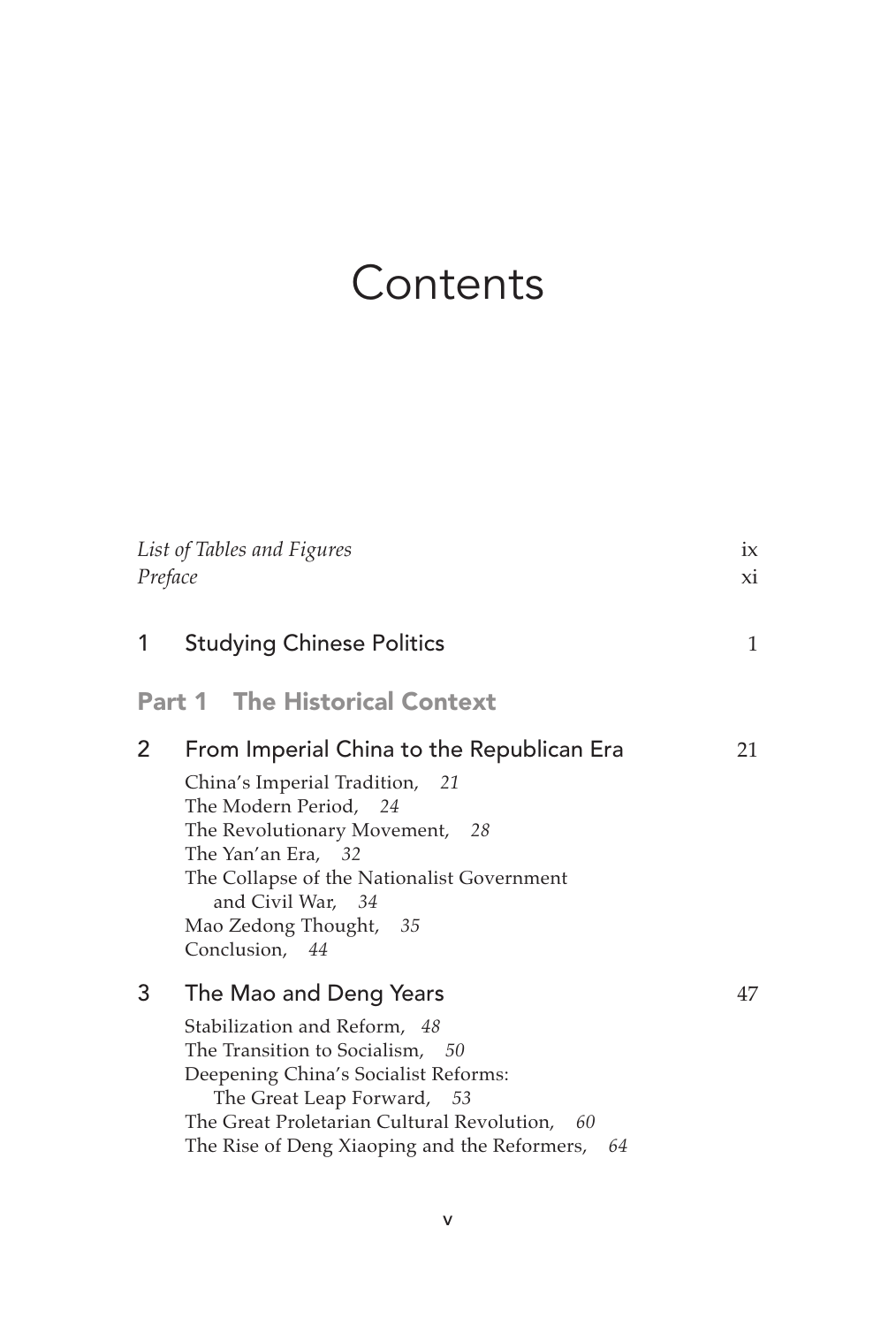Early Economic Reforms, *65* Political Reform, *68* The Second Stage of Reform, *71* The 1989 Tiananmen Square Demonstrations, *73* Conclusion, *77*

#### **Part 2 Politics and Society Under Xi Jinping**

#### 4 The Structures of Politics 81

The Chinese Communist Party, *82* The 2019 Nineteenth Party Congress, *89* The People's Liberation Army Relations with the Party and State, *90* The Central Government, *91* State Political Institutions, *93* Center-Local Relations, *97* Representation, *101* Local Political Institutions, *103* Rural Elections and Politics, *103* China's Judicial System, *107* Conclusion, *113*

#### 5 Changing Social Dynamics 115

Health Care, *116* Population Control and Family Planning, *120* Civil Society and Social Change, *125* The Visual and Performing Arts, *129* Ethnic Minorities in China, *138* Human Rights Issues, *146* Conclusion, *152*

#### 6 The New Political Economy 155

Industrial Reform, *155* Rural China, *159* Rural-Urban Economic and Social Disparity, *161* Energy Needs, *163* The Environment, *166* China in the World Economy, *174* Science and Technology, *179* Trade and Foreign Investment, *183* Trade and Investment Cooperation and Conflict, *189* Conclusion, *193*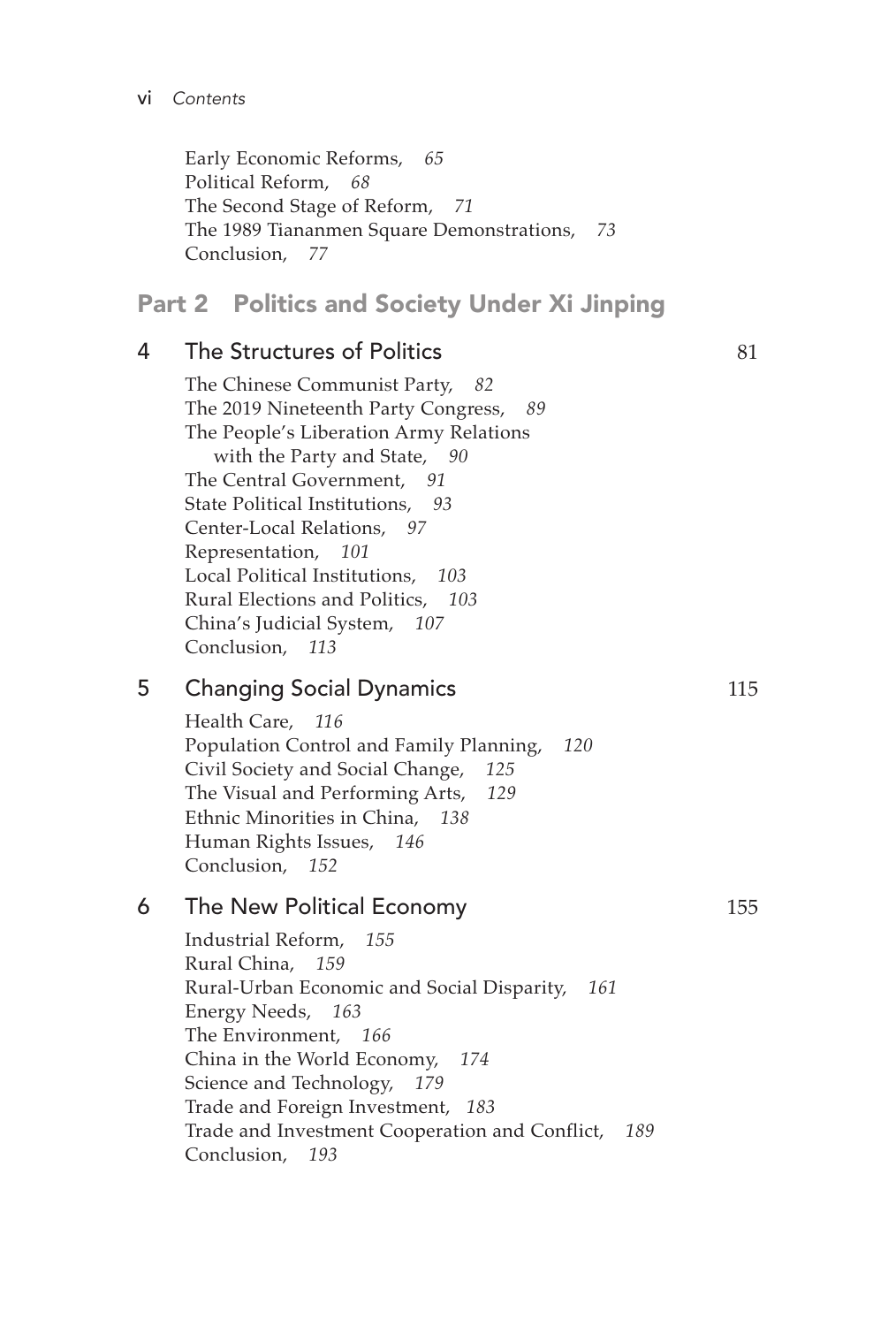| 7                                                           | The Military and Defense Policy<br>The People's Liberation Army,<br>199<br>PLA Structure,<br>201<br>Defense Industries,<br>203<br>The Military Budget and Expenditures,<br>205<br>Civil-Military Relations,<br>207<br>China's National Defense Policy,<br>209<br>Force Projection,<br>218<br>The Space Program,<br>223<br>Conclusion, 224                                                                                                                                                                                                                 | 199                      |
|-------------------------------------------------------------|-----------------------------------------------------------------------------------------------------------------------------------------------------------------------------------------------------------------------------------------------------------------------------------------------------------------------------------------------------------------------------------------------------------------------------------------------------------------------------------------------------------------------------------------------------------|--------------------------|
| 8                                                           | <b>Regional and Global Foreign Relations</b><br>Foreign Policy Decisionmaking,<br>228<br>Contemporary Foreign Relations,<br>230<br>Relations with the United States,<br>231<br>Relations with Japan,<br>236<br>Relations with Southeast Asia,<br>239<br>Relations with India and Pakistan,<br>244<br>Relations with Europe,<br>247<br>Relations with Russia,<br>250<br>Relations with Central Asia,<br>253<br>Relations with Africa,<br>257<br>Relations with Latin America,<br>263<br>China in International Organizations,<br>267<br>Conclusion,<br>269 | 227                      |
|                                                             | <b>Part 3 Conclusion</b>                                                                                                                                                                                                                                                                                                                                                                                                                                                                                                                                  |                          |
| 9                                                           | China's Future?<br>Political Patterns and Trends,<br>279<br>Economic Patterns and Trends,<br>282<br>China as a Global Influencer, 285<br>286<br>Major Outstanding Challenges,<br>Scenario for the Future,<br>- 290                                                                                                                                                                                                                                                                                                                                        | 277                      |
| List of Acronyms<br>Bibliography<br>Index<br>About the Book |                                                                                                                                                                                                                                                                                                                                                                                                                                                                                                                                                           | 295<br>297<br>311<br>323 |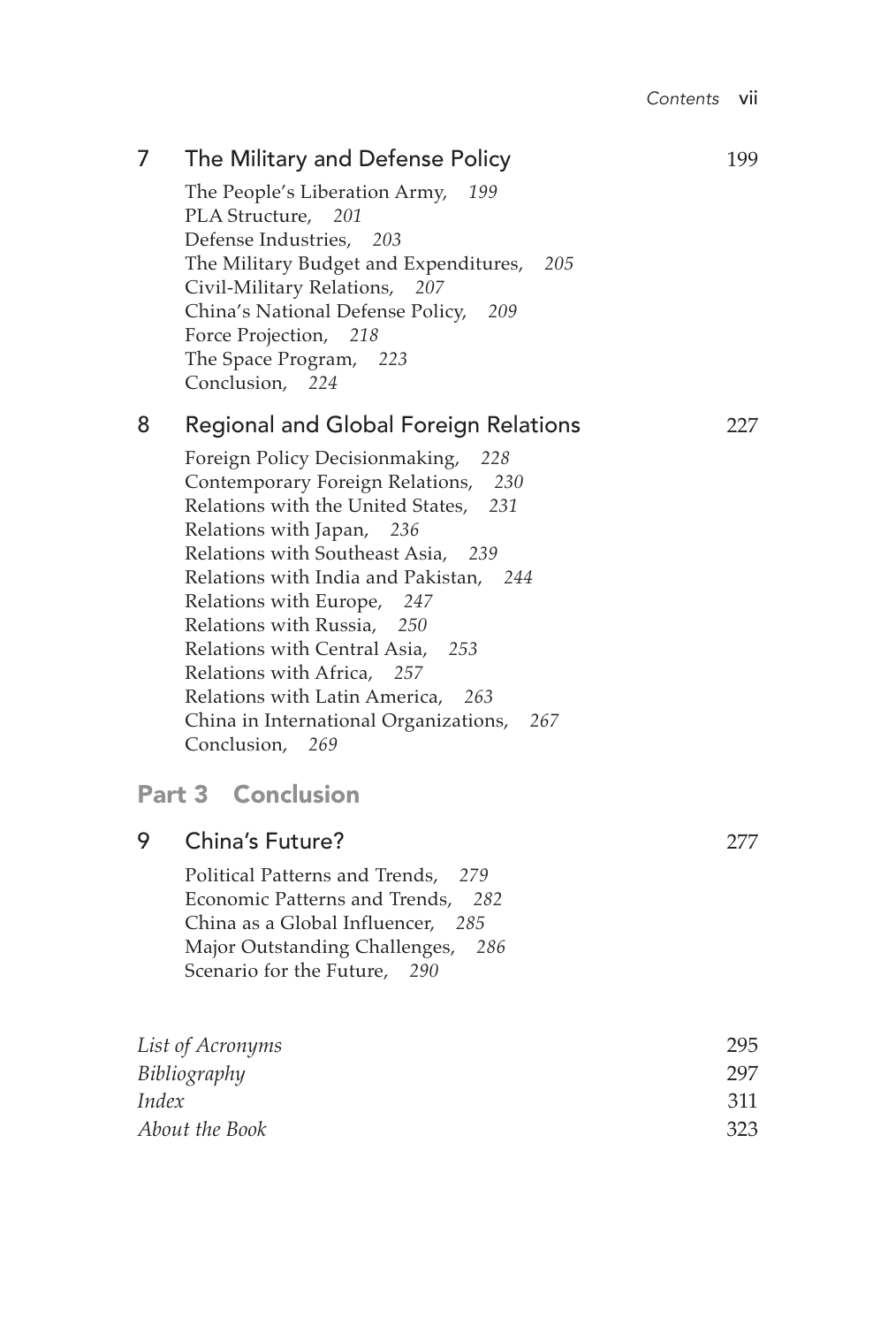# 1

### Studying Chinese Politics

It is Saturday night in Shanghai, and the music is thumping at M1nt, one of the city's most popular nightclubs. The DJ is playing a lot of music I'm unfamiliar with, and then I hear Sia's hit "Move Your Body." Four inconceivably thin and beautiful Caucasian women in Mardi Gras–style costumes, complete with headdresses, start dancing on top of the bar. The mixed Asian-Western clientele loves it, raising glasses in a toast to the lithe and graceful young ladies. Then the women put on stilts and mingle with the crowd, posing for photographs and selfies with guests. "This is Communist China?" I silently ask myself. After a bit of dancing (on the dance floor, not on the bar), I leave, my ears ringing.

I return with a friend to the hotel, initially concerned about walking city streets after midnight. But I needn't worry. Shanghai, like most Chinese cities, is safe at night. I end up on the Bund, the fairytale-like stretch of colonial architecture along the Huangpu River, which separates old Shanghai from neon-lit Pudong across the river. The view is so stunning that I stop to drink it in. Even at this hour, Pudong is lit up like nobody's business. It is literally indescribable. The skyscrapers, the high rises, and the Oriental Pearl tower are so bright they create an optical illusion. They look as if they are across the street, not across a river, and I can touch them if I reach out just far enough. The massive crowds have left the waterfront promenade for the night, leaving a few couples here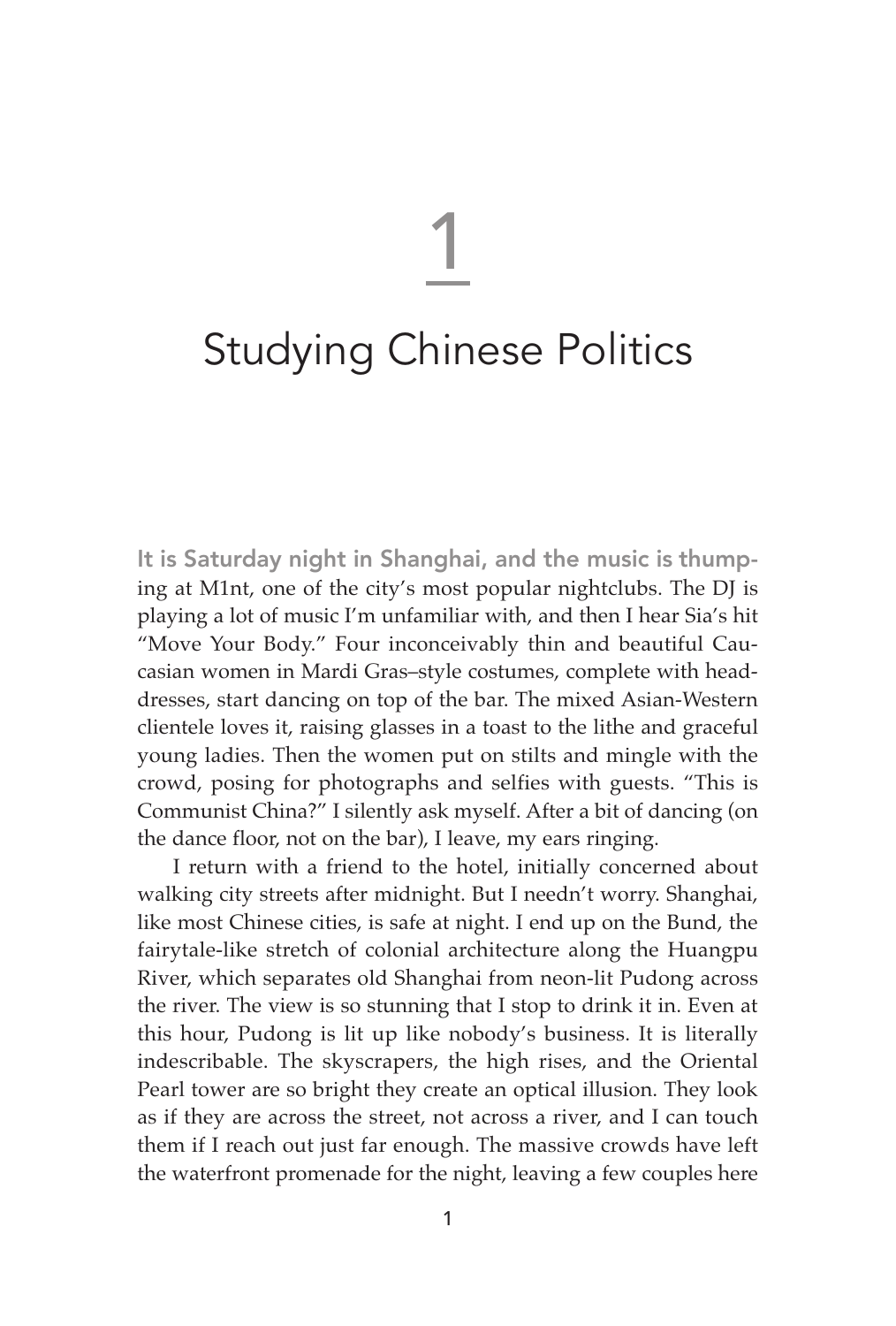and there and families with kids out long past their bedtime. It is beautiful and magical and illustrates the transition China has made from a poor, agricultural country devastated by war to a technologically driven marvel that boasts high-speed rail and a cashless society. It is the world's number one tourist destination.

How does one explain the vast political, social, and economic changes China has undergone over the previous forty years? How does one explain these changes to a generation of college students who have never known a China other than the urban, modern one? They will never know a China where everyone but the highest government and party officials rode bicycles as the primary means of transportation, where most urban Chinese families lived cheek by jowl in humble apartments or homes that lacked running water, and possibly heat, if they lived south of the Yangtze River. Students will not have heard that very few individuals held passports, all Chinese needed to acquire permission to leave the country, nearly everyone worked for a state firm, and private enterprises were illegal.

Today, China is the world's second-largest economy. China has more internet users than the United States has people. The Chinese Communist Party has jettisoned socialist economics for the marketplace. More Chinese work for private firms than for state enterprises, a twist on a generation ago. Millions of private entrepreneurs have joined China's Communist Party, creating perhaps the ultimate oxymoron: the capitalist communist, or the communist capitalist!

What accounts for these dramatic changes? What policies led to these changes, when were they implemented, and who made the key decisions? This book examines the dynamics of China's remarkable political, economic, and social changes. Never have so many people come so far, so fast. In 1949, when the People's Republic of China was founded, poverty and illiteracy were nearly universal, and life expectancy was only thirty-six years. Today, the poverty level has dropped to less than 1 percent of the population, literacy rates top 94 percent, and life expectancy is more than seventy-six years. Once occupied by foreign powers, China has joined those nations on the world stage of international affairs, trade, and finance. China holds the world's largest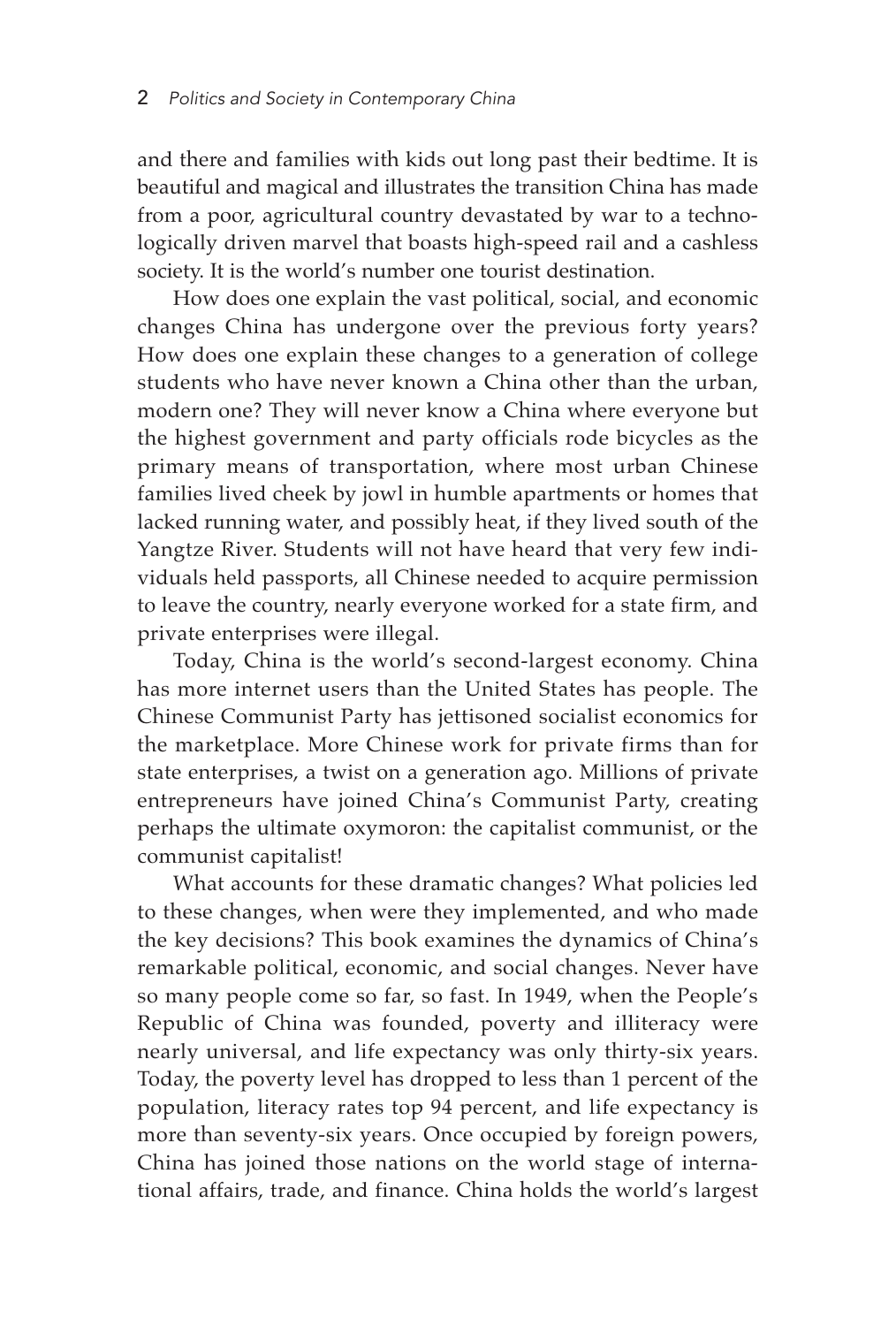Figure 1.1 Map of China



*Source:* ESRI 2008. Map by Stephen P. Hanna.

reserves of foreign currency and contributes mightily to the global economy.

Despite these advances, China is still a developing country and struggles with the problems typical of those countries. Although China has more millionaires and billionaires than at any time in its history, it is still a poor country. The average per capita income is less than \$11,000 a year, and the average rural per capita income is even less.1 Income distribution has become more unequal in recent decades as China has moved from a socialist economy to a marketoriented one. Income disparity persists between rural and urban areas and between interior and coastal areas, and life is still hard in rural areas. Rural health care, once rudimentary but widely available, has become scarce. The overwhelming majority of rural residents have no health insurance, and fees are beyond the reach of most rural residents. Poor living conditions and lack of services in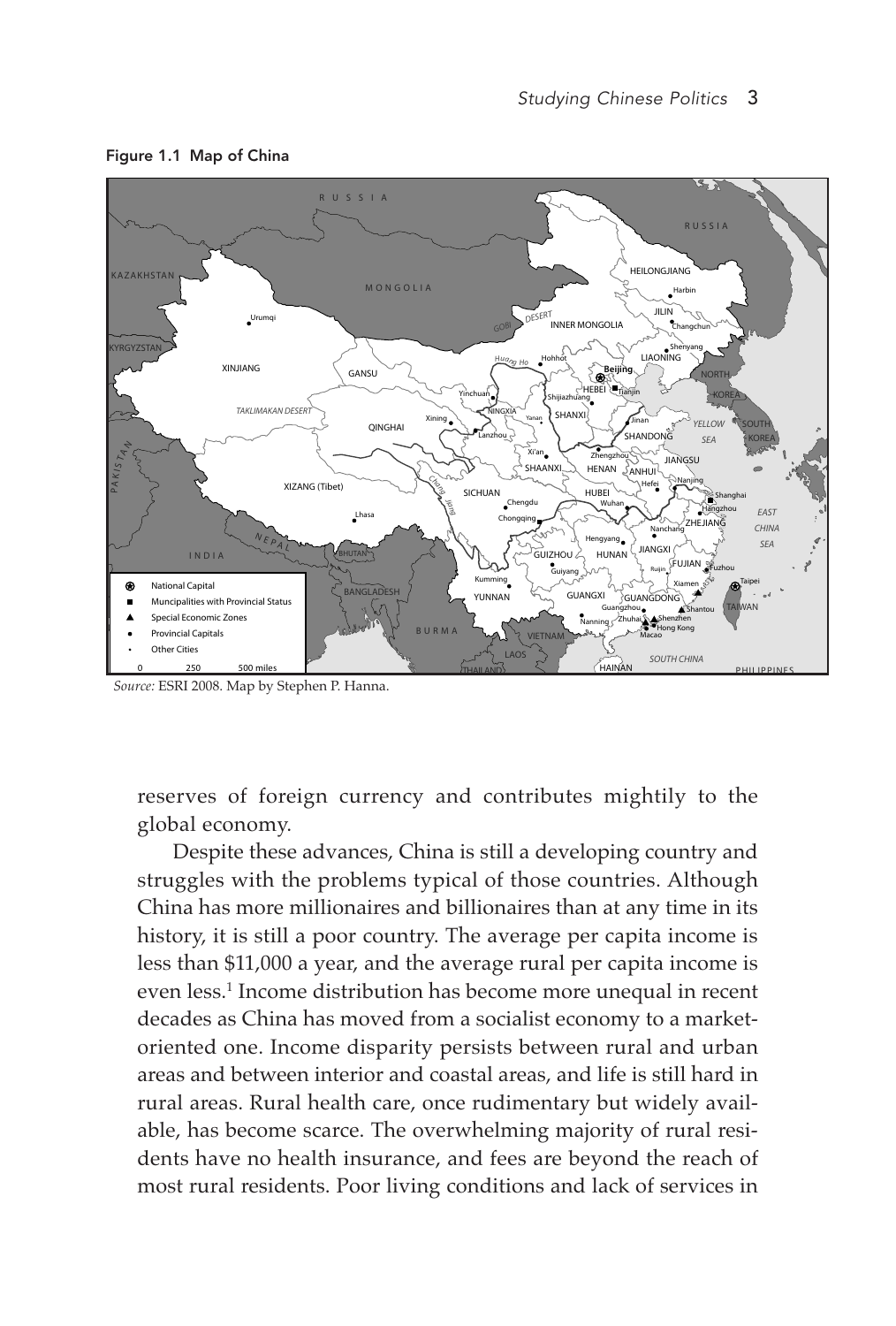rural areas and the draw of opportunities in the cities have caused migration on a massive scale. Like an ocean tide, a number of Chinese nearly equal to the entire US population migrate seasonally to China's urban and coastal areas in search of work and then flow back home again to help with the farms (see Figure 1.2). Although these migrants provide cheap labor for construction companies and factories in the cities and coastal areas, their relocation often results in fractured families, the spread of disease, and sometimes increased crime.

Education and technology have a brighter outlook. Shanghai produces some of the best students in math and science in the world. Shenzhen, near the Hong Kong border, is China's Silicon Valley. China is producing high-speed rail, telecommunications equipment, electric vehicles, and high-tech surveillance tools such as facial recognition technology, not to mention cheaper alternatives to the Apple watch, for much of the world.

China's contemporary history makes a fascinating story. Ruled by emperors for thousands of years, China has an imperial history rich with warring kingdoms, court intrigue, overseas exploration, and foreign trade. In the nineteenth century, both domestic forces and foreign encroachment took their toll on China's imperial order. China's imperial system collapsed in the early 1900s and was replaced by a republican form of government. The new nationalist government lacked cohesion, however, and soon China descended into years of chaos in which the strong ruled and the weak submitted. Out of that chaos rose one man ultimately stronger than the others, General Chiang Kai-shek, who reunited China and restored some semblance of order. This order was shortlived because imperial Japan entered China in the early 1930s and occupied it during World War II. Forced by Japan to retreat into China's interior, Chiang's Nationalist government could only nominally govern the country during the war.

In China's vast, rural countryside, another force—Communism—was gathering strength. Under the leadership of Mao Zedong, the Chinese Communists organized the peasantry in revolution. In 1949, they succeeded in overthrowing the Nationalist government and established a new government in which a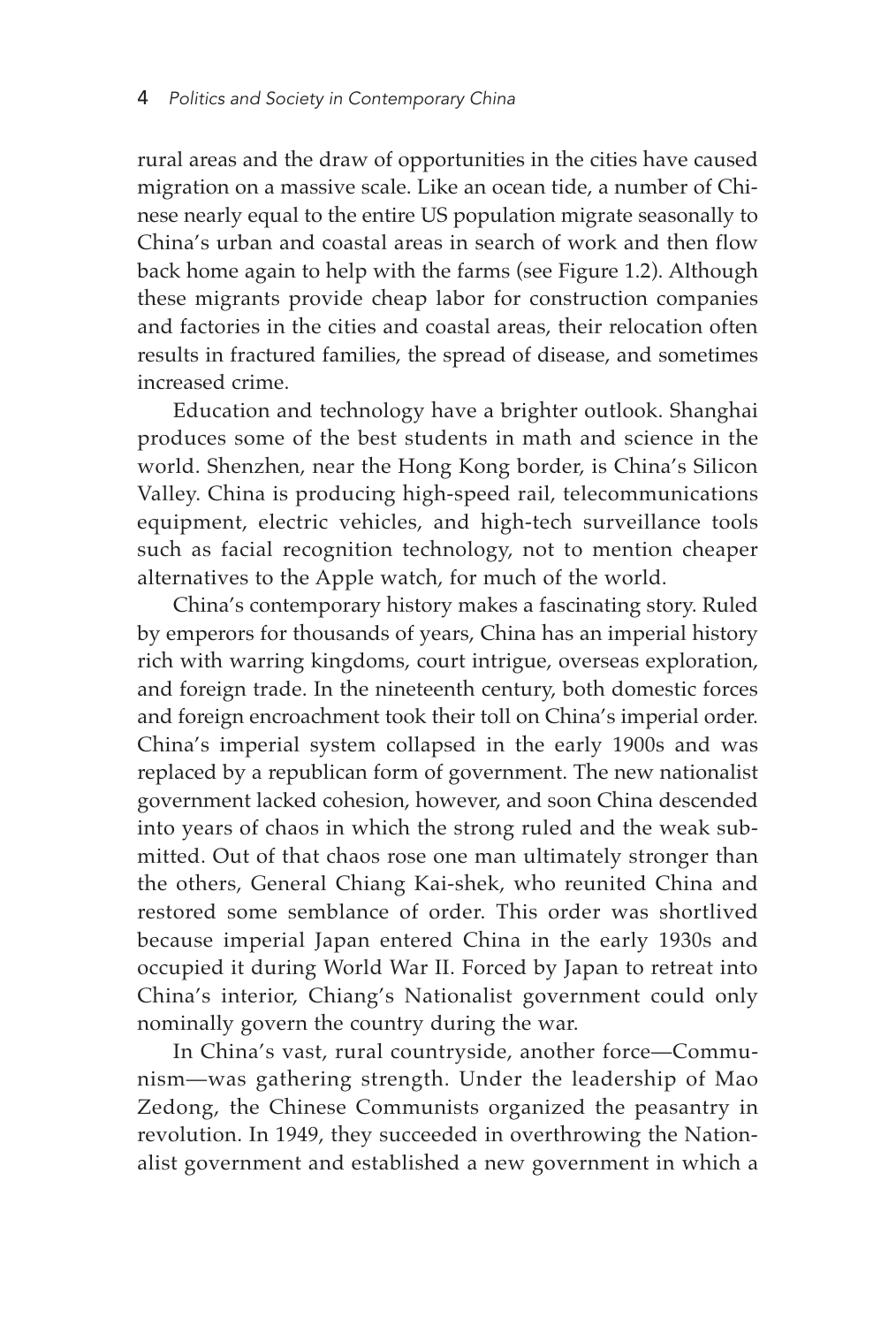Figure 1.2 China's Floating Population



*Source:* NBS of China, *China Statistical Yearbook 2019,* Table 2-3, 32.

small, elite group of Chinese Communists wielded tremendous power over the vast population. The Chinese Communists promised the destruction of the capitalist economy and class-based social system, a new order in which the workers were the masters of society, with lifelong job tenure and state-provided benefits, education and literacy for rich and poor alike, improved hygiene and public health, equality between the sexes, and peaceful foreign relations. The promise of the revolution was betrayed, however, by earth-shattering political campaigns that destroyed lives and tore China's social fabric. By the time of Mao's death in 1976, the Chinese people were exhausted.

Under a new leader, Deng Xiaoping, China jettisoned socialist economics and political campaigns and engaged in bold economic reform. By the end of Deng's life, in 1997, China was the world's fastest-growing economy and was becoming a major player on the world stage. China's economy continued this momentum into the twenty-first century, slowing its rate of growth only in recent years. An export-oriented development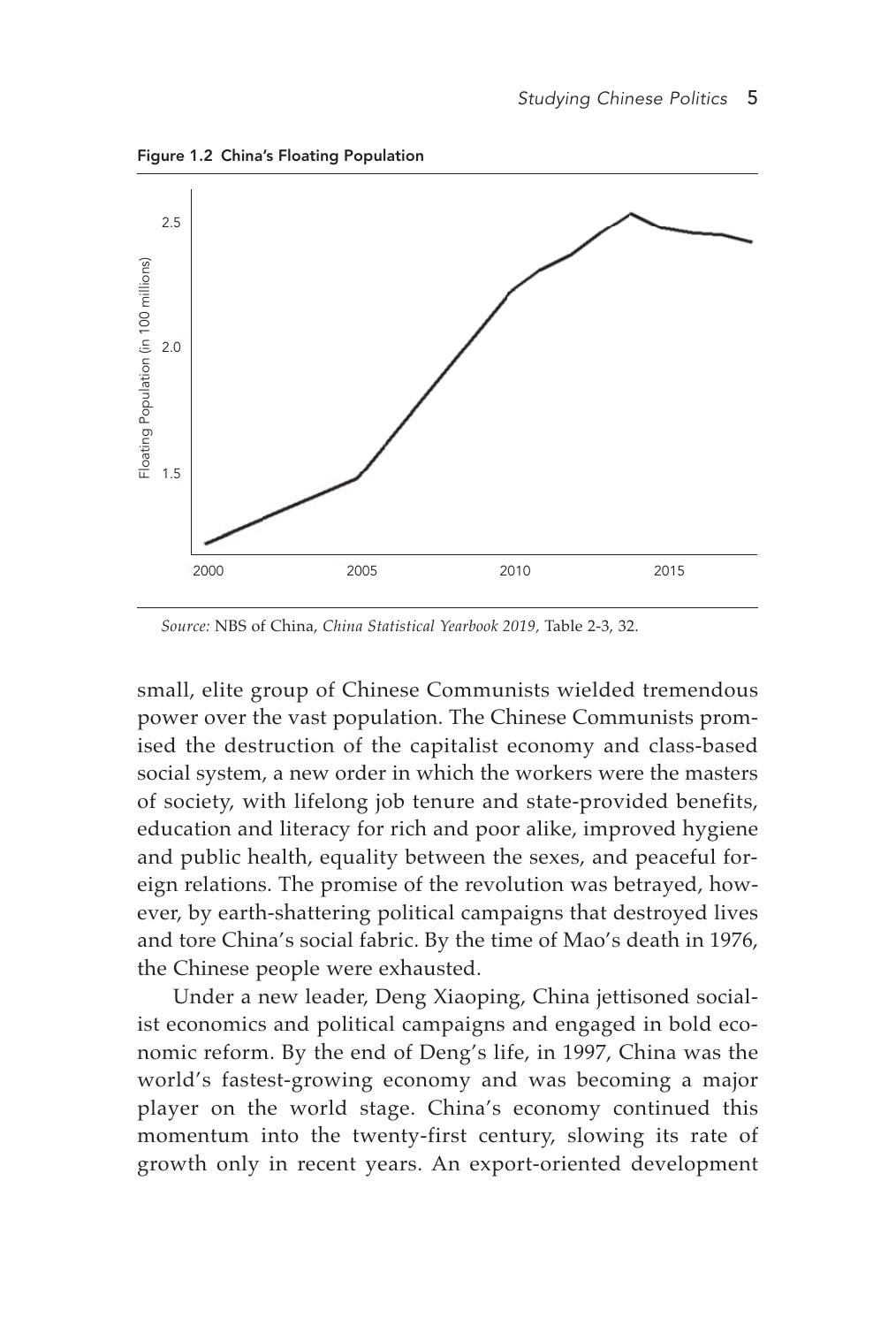model, in which China became the factory to the world, propelled the Chinese economy forward and raised living standards for the common people. In recent years, however, demographics have shifted, and China's workforce is contracting. Wages have increased, as have the costs of production, compelling some Chinese firms to move operations offshore to lower-wage countries. Some foreign firms moved operations out of China as a consequence of the novel coronavirus that infected China in 2019-2020. The virus adversely affected China's economy, although the extent and duration of the economic fallout remain to be seen. No-holds-barred economic growth also resulted in widespread and appalling economic degradation, with which China's leaders are only beginning to grapple.

At the center of contemporary China's economy, politics, and society is the Chinese Communist Party (CCP). The core leadership of the CCP has instigated all of China's economic reforms and political campaigns since 1949. This centrality of power is consistent with Chinese history. All of China's leaders, from emperors and empresses to leaders of the People's Republic of China (PRC) to the chairmen of the CCP today favor a strong central state over political competition. As in antiquity, a handful of powerful men run China. The CCP's 90 million members answer to a handful of men who sit near the apex of party power. Decisionmaking at any level remains the prerogative of the party leaders and lacks transparency. The overlap of party membership with government employment means that government at every level—national, provincial, and local—carries out CCP decisions.

There have been efforts in China, however, to make local politics more democratic. As early as the 1980s, the government implemented electoral reform by allowing villages to elect committees to make decisions on their behalf. Electoral reform has not advanced beyond the township level, however, and most Chinese elections remain indirect. The lack of opportunity for people to participate in government decisionmaking results in people having limited means of voicing their opinions. Chinese rulers since antiquity have preferred administrative petitioning instead of pluralism or litigation. Chinese citizens use this nonlegal means of resolution to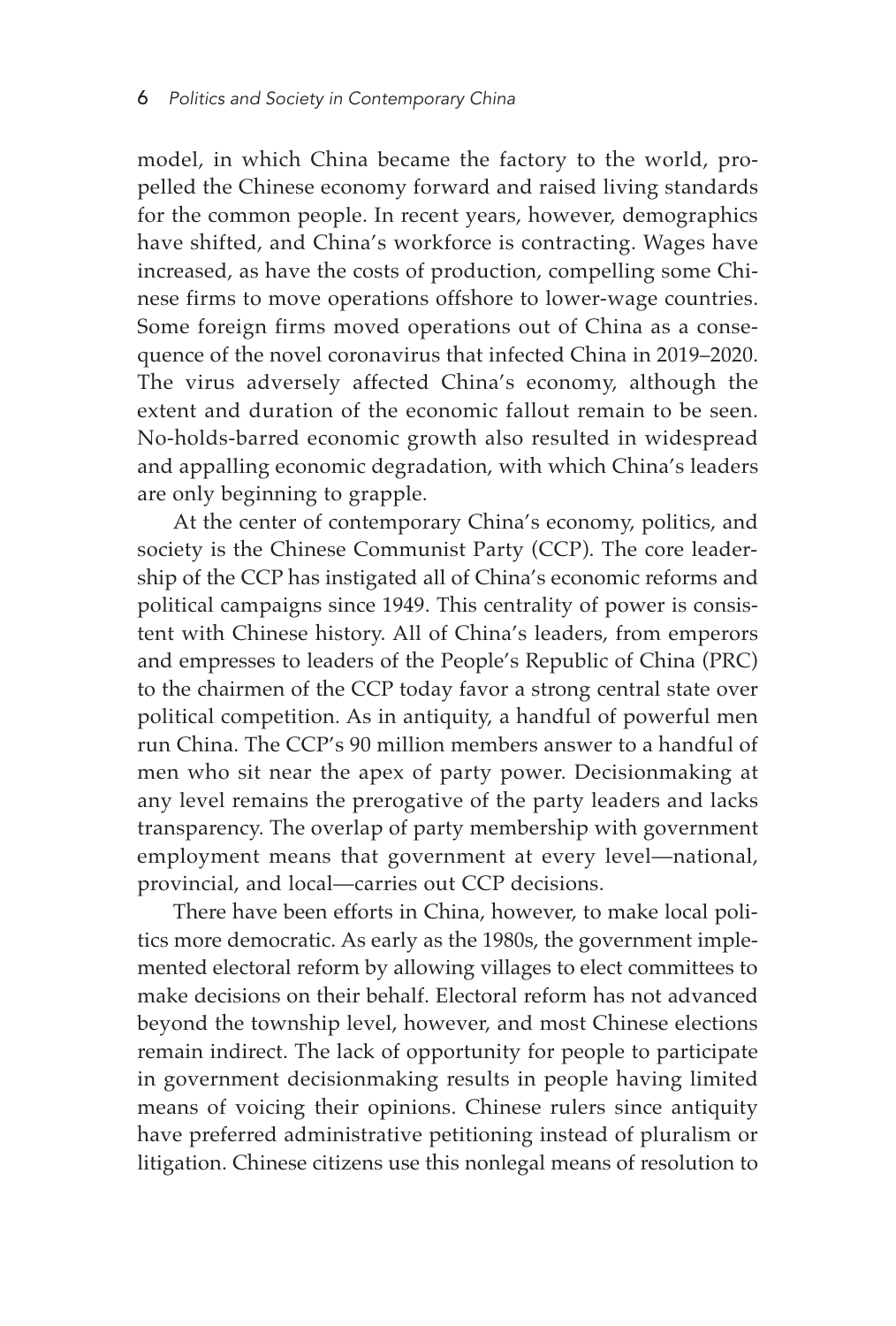bring their grievances directly to the government rather than express themselves through elections. Although Chinese rulers like this method because it is less adversarial than fractious elections or litigation, it rarely solves petitioners' problems.

The Chinese people have another method of expressing grievances, however: participation in protests. Since the beginning of the reform era in the late 1970s, both the number and scale of public protests have sharply increased. The protesters air a variety of grievances. In the 1980s many people protested inflation, government and party corruption, and party control of civic organizations. The transition from socialism to a market-oriented economy has created winners and losers. The privatization of state-owned enterprises (SOEs) in particular has resulted in unpaid back wages, loss of benefits and pensions, and layoffs. Frustrated by their employer's treatment and their inability to reverse the trend toward privatization, former state workers have taken their grievances to the street in demonstrations. Other grievances they protest are not rooted in economics but in human rights. The Chinese government regularly violates the human rights of the Chinese people. Although China's constitution explicitly states the rights and liberties of the Chinese people, it also limits those rights when the leaders of the state feel threatened. The most egregious violations in recent years have occurred against ethnic minority groups and religious organizations. Grievances over human rights violations have grown since the ascension of Chinese leader Xi Jinping in 2012.

My goal in this book is to introduce students to the contemporary politics, economy, and society of the PRC. I leave much of China's long and colorful past to the historians and focus instead on the foundations of its contemporary politics, economy, and society.

The main theme of the book is China's dramatic transformation under the CCP. In the ninety-plus years since its creation, the CCP has become the world's largest communist party. Once hunted down and then exiled to the Chinese countryside, CCP members in 1949 overthrew the existing republic and established the world's largest communist country. Under the leadership of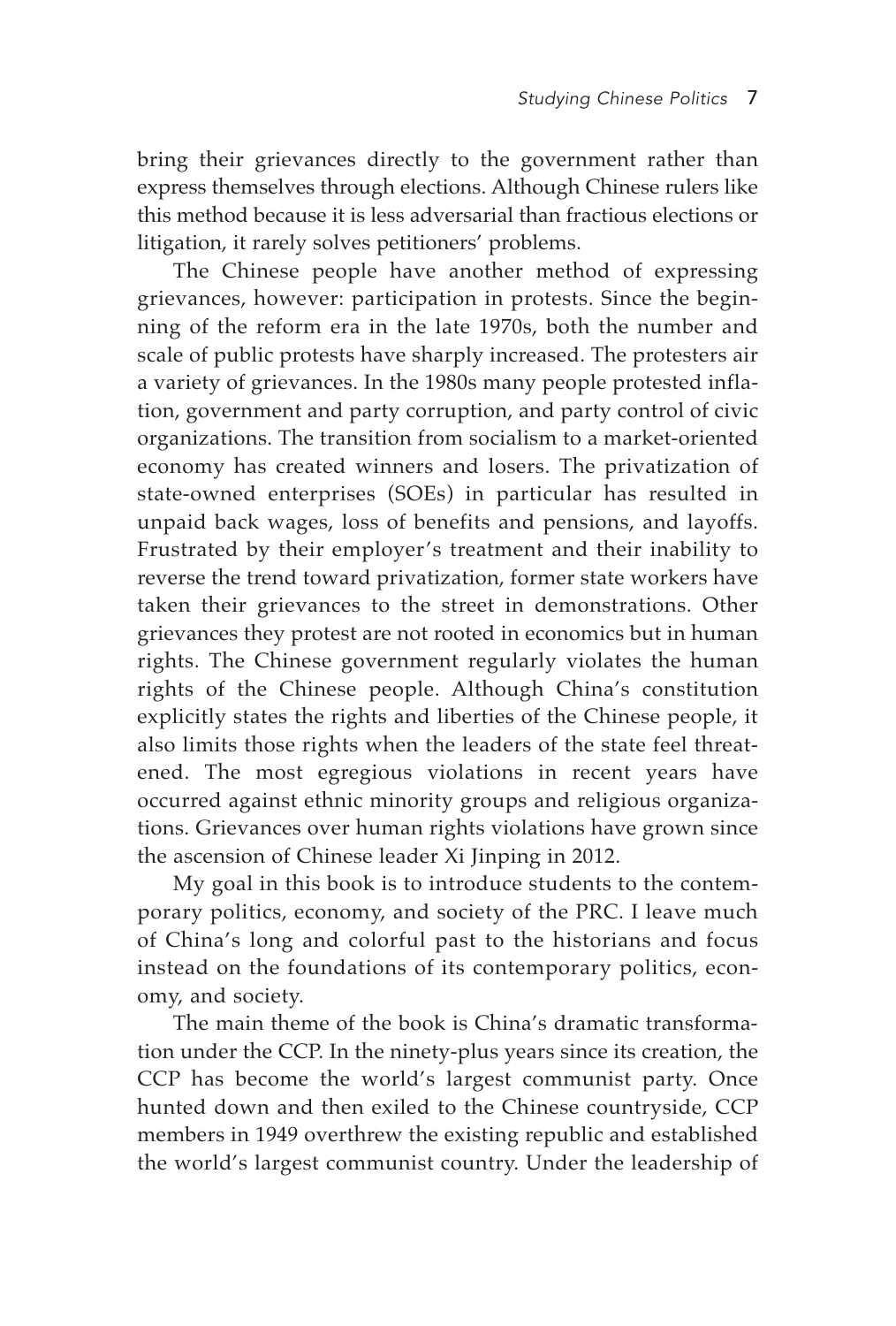Mao Zedong, the CCP rebuilt and then restructured China's economy and reformed and then revolutionized Chinese politics and society. Mao's economic reforms were just as revolutionary as the communists overthrowing the existing political order. Mao initially supported China's traditional, small-scale, "bottomheavy" economy, in which individual households were the primary unit of agricultural and nonagricultural production. Less than a decade later, however, Mao did an about-face and socialized rural production, obliterating farm communities. Mao and the CCP also abolished socioeconomic classes in the cities by eliminating private enterprise. Deng Xiaoping would undo nearly all of this with his reforms after 1978.

Mao Zedong's political campaigns were no less radical. They were often brutal, isolating or crushing opposition to the party and causing massive suffering for the Chinese people. By the time of Mao's death in 1976, the CCP's legitimacy was in question. Despite challenges to its legitimacy, party membership continues to grow. It is virtually impossible to join the ruling and upper managerial class without being a party member. New recruits to the CCP are pragmatic. Unlike previous generations, who joined the CCP for ideological reasons, young recruits now join the party to advance their careers. But today's CCP is not their grandfather's party. The party is becoming increasingly capitalist in view and membership, necessitated by Deng Xiaoping's reforms. Beginning in 1978, Deng inaugurated a series of economic reforms that gradually jettisoned socialism for some odd variation of state-led capitalism. Out went most of the lumbering state business, and in came foreign investment in private or joint ventures. Foreign-funded businesses exploded in southern China, providing a seemingly inexhaustible supply of cheap labor from the countryside. Increasingly, many Chinese left state employment for private firms or started their own businesses. Party members even jumped into the sea of private business. The party's embrace of capitalism made it necessary to extend membership to private entrepreneurs. China's capitalists found it logical to have a seat at the economic and political table by joining the party or running for elective office. After they were seated at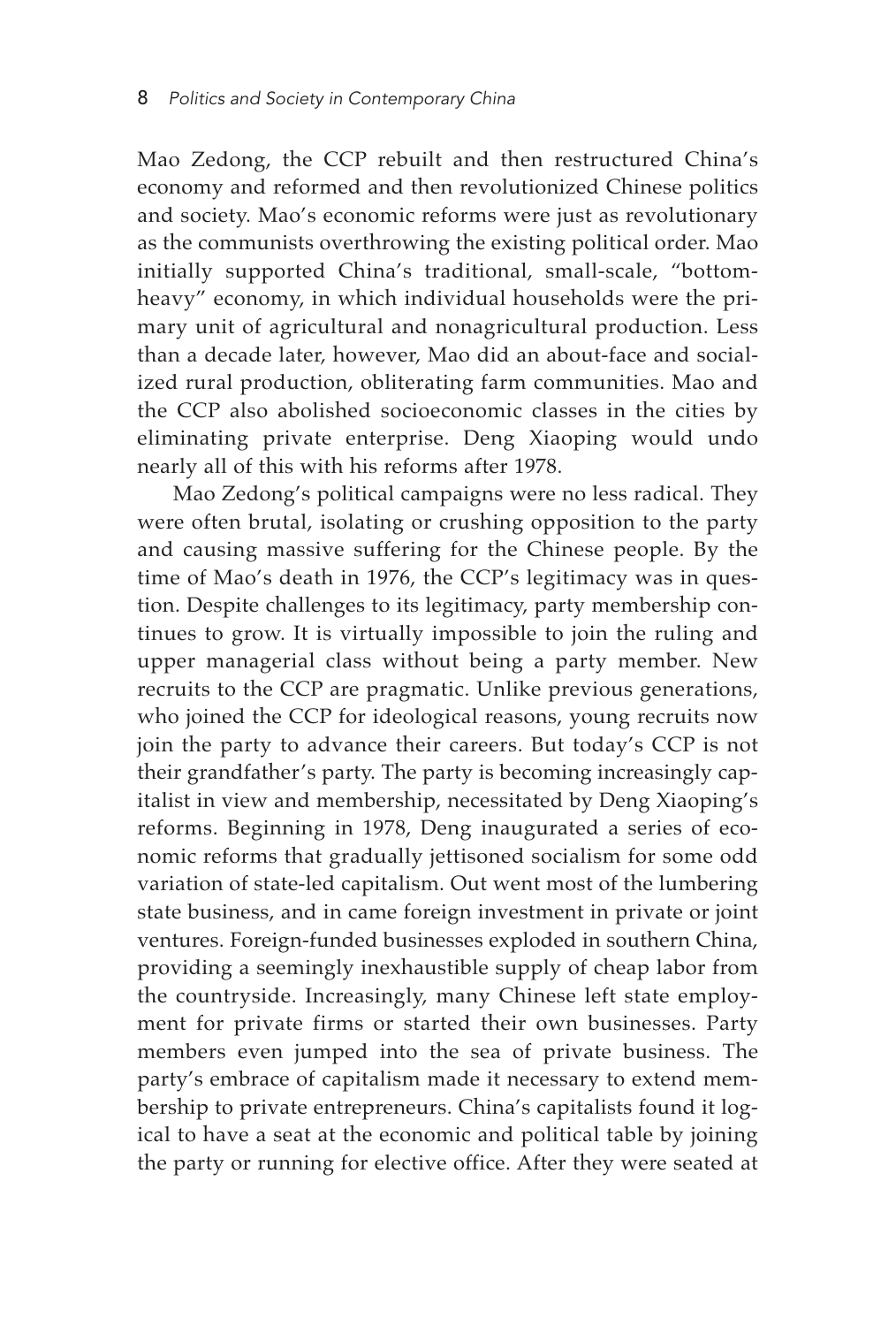the table, China's capitalists had a hand in shaping policy to support their interests, thereby changing both the nature of the CCP and the dynamics of the Chinese government.

The post-Deng Xiaoping years have brought remarkable economic growth but stunted political reform. China's economy expanded at a double-digit rate of growth for thirty years as China became the factory to the world and the world's numberone destination for foreign investment. Foreign tourists flooded China, injecting more cash into China's economy. At the same time, Chinese citizens became tourists both in and outside China as household incomes grew. Foreign cities welcomed Chinese tour groups, flush with cash, who spent more per person than tourists from other countries. Sales of luxury goods flourished in China as the Chinese nouveau riche flooded the shops of Louis Vuitton (LV), Chanel, Bulgari, Burberry, and Cartier, among others. Government officials supported the market for luxury goods by exchanging luxury goods for contracts or bribes. Approximately one-quarter of all luxury spending in China consisted of gifts purchased with state money. Chinese people embraced social technology as eagerly as they did tourism and luxury goods. Cell phones quickly became nearly universal, and China became a top market for Apple iPhone sales. Chinese entrepreneurs established e-commerce platforms to serve online shoppers.

Many of these trends continued in the twenty-first century under Xi Jinping. Household incomes rose in both urban and rural areas, and Chinese continued to travel, shop, and use social media. Foreign investment continued to pour into China, but even more Chinese money left the country in investment elsewhere, making China the world's second-largest overseas investor after the United States. China's development into a highincome country seemed certain, and China appeared to be overtaking the United States as the world's largest economy. China watchers began to notice some significant changes in the Xi years, however. The rate of economic growth, although still high compared with that of developed economies, began to slow. An aging society meant fewer workers, and China began to experience a labor shortage just a few years into the twenty-first century.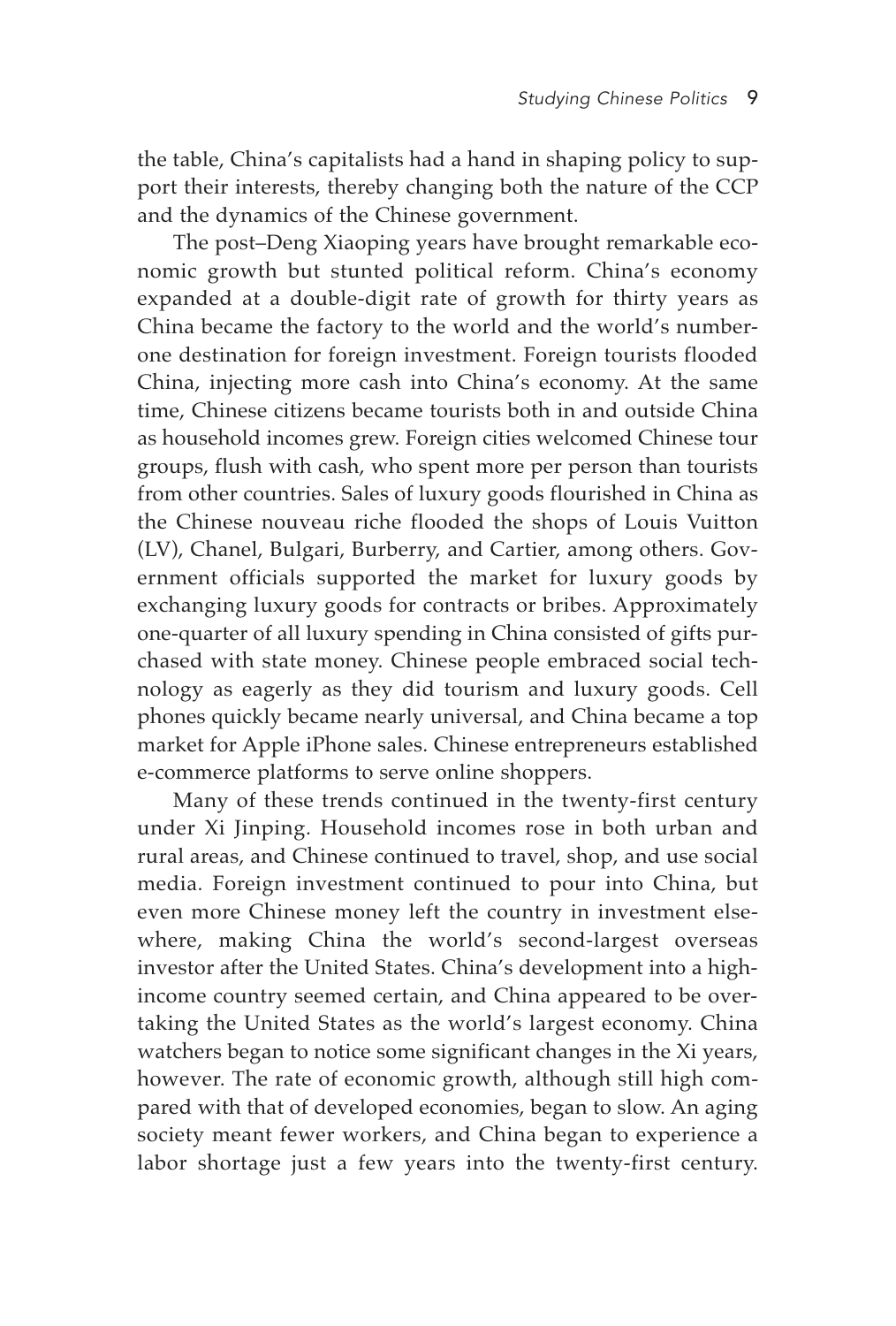Prices began to rise, as did the cost of doing business in China. The sale of luxury goods, although still robust, began to slow as Xi began his anticorruption campaign. With prosecution hanging over officials' heads, it no longer seemed like a good idea to give luxury goods to seal a deal.

The Chinese people saw some political changes as well. Xi now called on China's state and private media to serve the party above all else. China expanded its use of artificial intelligence surveillance to reward good behavior and punish bad. Although Xi's government embraced green energy, it began to build more coal-fired power plants than any country in the world, thereby further compounding China's environmental woes. He appeared to oversee increased persecution of religious groups and ethnic minorities, particularly in Tibet and the Muslim Northwest. In foreign affairs, Xi expanded China's diplomatic space by investing heavily in less-developed countries through his new Silk Road initiative and by bringing into the fold some of Taiwan's former diplomatic partners. Xi strengthened and flexed China's military muscle by restructuring the military and by deploying it farther from home. Under Xi, China is more assertively pursuing its claims to the South China Sea, creating significantly more tension between China and some of its maritime neighbors.

In this book, I challenge students to understand a country other than their own that is growing in world power and influence and that will almost certainly affect their lives from either a political, economic, or military standpoint. Why is it important to study China? First, China is important to know from a comparative politics perspective. China's political system differs greatly from the democratic polities with which most students in the West are familiar. For example, China is a centralized state. Political power flows from the top down, resting in the hands of a few individuals, with the top echelon of the Communist Party at its core. As a centralized polity, China emphasizes the stability of the country over individual desires. Its most important political ideologies are conservative; that is, they seek to maintain the existing order. Political and social discourse might be welcome, but dissent is not. China has never experienced the political pluralism of Western democracies, in which civil society is organized in distinct interest groups and polit-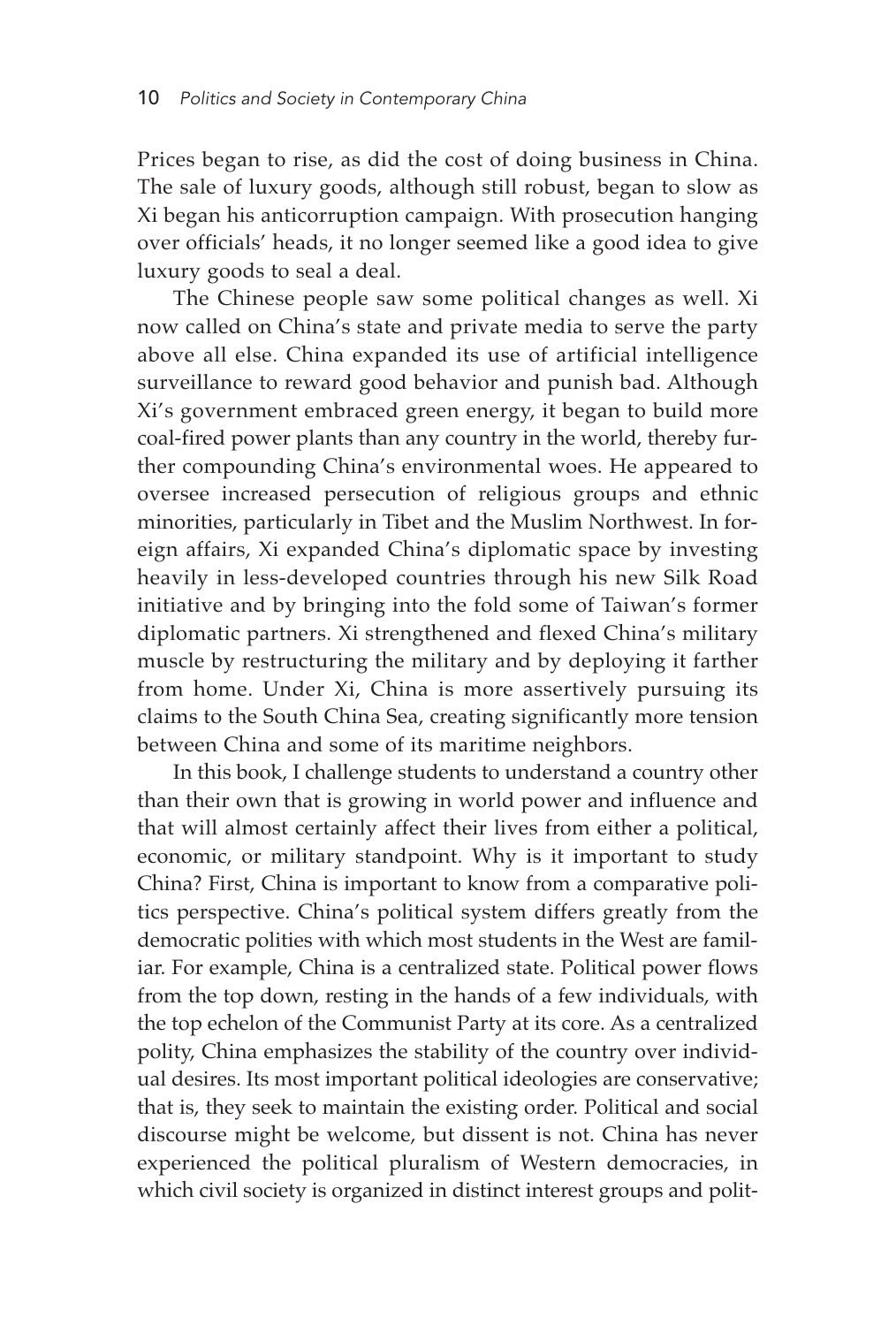ical parties. Instead, the governing apparatus seeks to maintain social stability through state control. This might be done by creating a legal system that punishes behavior the state does not approve, orchestrating social peer pressure, controlling media to limit negative views, frustrating the creation of interest groups that might challenge the supremacy of the state, and controlling speech and public assembly to limit expression of dissent. Chinese leaders since antiquity prefer that citizens petition government officials rather than engage in political combat to resolve differences.

China is also a unified state where meaningful power emanates from the national government. Although China has administrative units similar to US states, Chinese subnational governments, unlike US states, do not have constitutions that allow those local governments rights distinct from the national (central) government. This unitary state keeps power concentrated at the top. Representation also differs in China from that in most Western countries. In China, citizens do not directly elect most of their representatives. Direct elections occur only at the lowest level of administration, in the villages and towns. All other elections are indirect, meaning that representatives to county, provincial, and national legislatures are selected by the elected representatives one level below. This system limits the amount of public political discourse.

Second, China is important to know from an economic perspective. China's 1.4 billion people are both producers and consumers. Under Deng Xiaoping, China became the world's factory. Its assembly lines and rural businesses stimulated China's economy, resulting in the fastest and longest economic expansion in history.<sup>2</sup> China's continued economic expansion is predicated on a continual flow of resources, particularly energy and natural resources. China is now the world's largest user of energy, importing much of it to feed its economic growth. In recent years, China has increasingly sought natural resources from abroad. Innumerable Chinese corporations have set up shop in Africa to take advantage of that continent's rich and vast resources. China's desire for resources has driven up the prices of commodities in recent years, affecting prices worldwide. China's consumer demand seems nearly as insatiable. Although Americans remain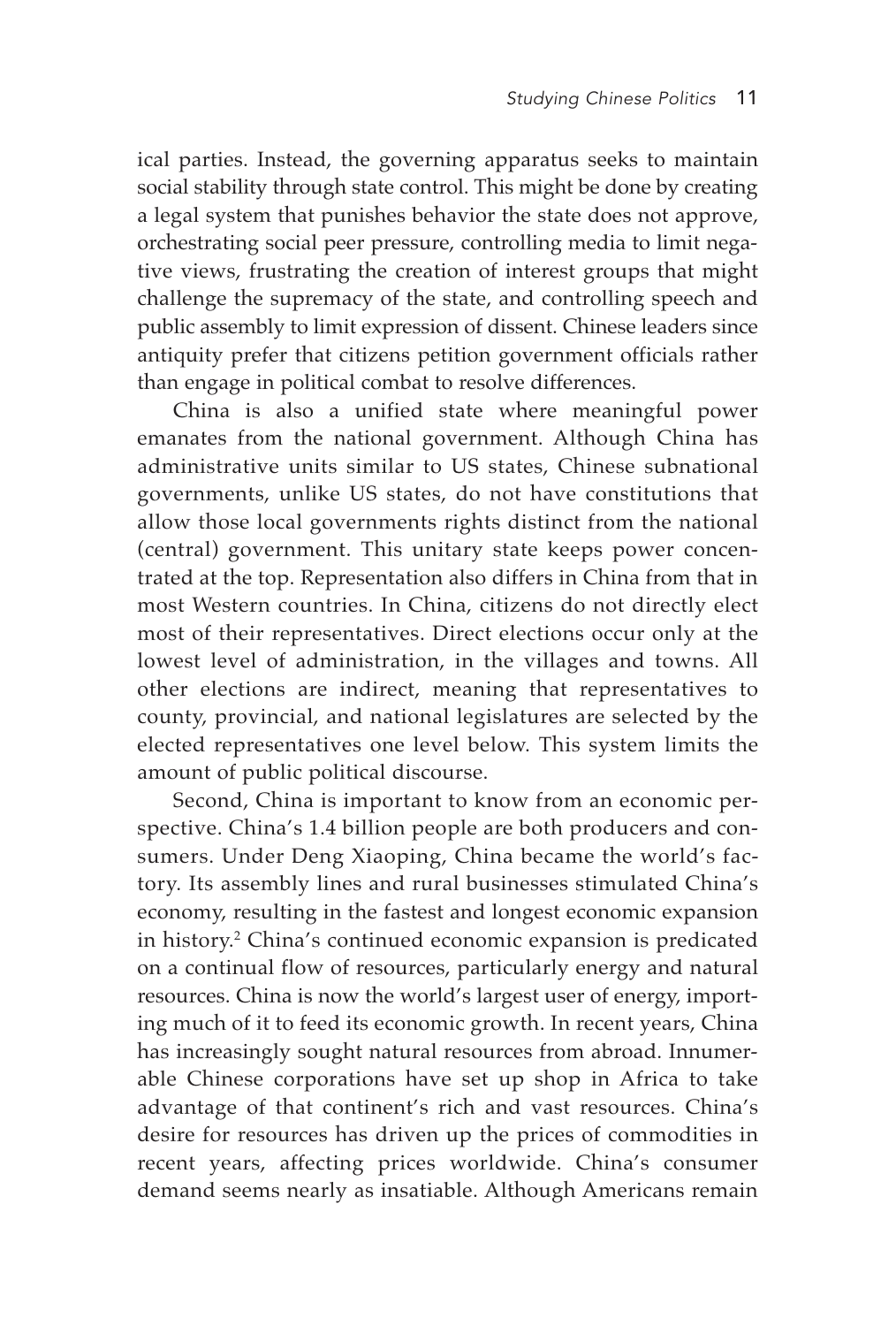the world's greatest individual consumers, the sheer number of Chinese simply drives more demand for goods. China's growing middle class is creating a huge demand for foods, commodities, and luxury goods, pushing up prices worldwide.

Students should also be familiar with China's economic development strategies. China in 1978 adopted an economic development strategy based on cheap, labor-intensive industry and its undervalued national currency (called the *yuan*). US businesses moved manufacturing jobs to China, arguing that they could not compete with other Western and Japanese firms that had moved their operations to China as well. In particular, US businesses and politicians blamed an undervalued yuan for their inability to compete. An artificially low currency makes exports cheaper, and many businesses complained that they could not compete with Chinese exports. Although China appreciated the yuan because of US pressure, the United States claims that the value of the currency is still too low. Frustrated with China's unwillingness to fulfill promises to open its markets more to US goods and services, the United States in 2018 began a series of tariff hikes on Chinese imports. China accused President Donald Trump of starting a trade war; Washington shot back that China began the economic war a long time ago by devaluing the yuan and keeping its doors closed to certain US industries. Following the onset of the trade war, some American businesses relocated back to the United States. Others moved to low-wage countries to escape the tariffs. Around the same time, China's leaders were making changes to the country's economy. Xi Jinping adopted an indigenous innovation policy that seeks to make China dominant in high-tech manufacturing by developing its own artificial intelligence, intellectual property, and proprietary technology. Western critics of the policy argue that China is developing this knowhow by stealing intellectual property from Japan and the West, and that it shuts foreign firms out of participating in any of the new projects.

Despite these trade frictions, it is increasingly likely that more and more Americans will work for US, foreign, or Chinese firms in China or for Chinese firms in the United States or overseas as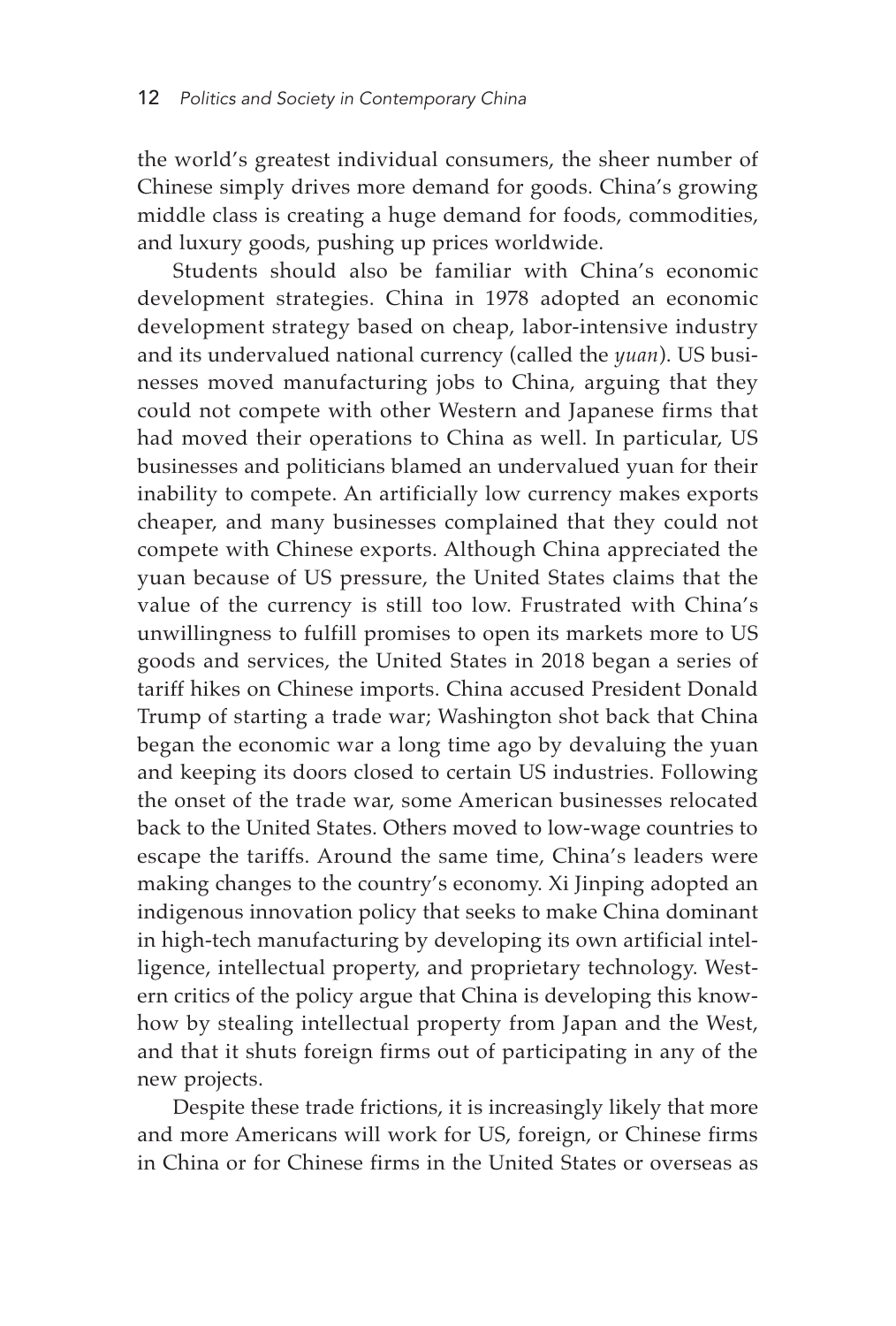a result of Chinese foreign investment worldwide. China's overseas investments have increased exponentially in recent years, and Chinese firms are well invested in the United States. With trillions of US dollars in foreign reserves, China had been investing in or outright buying US companies until the US government suspected Chinese espionage. In recent years, the US Congress has held innumerable hearings on Chinese espionage on US corporations and US government agencies, including hacks into the US Departments of Defense and Homeland Security and the Office of Personnel Management computer systems. With their investments under a microscope, many Chinese investors steered their money away from the United States.

Third, China is important from a military perspective. China is a key player in Asia, and Xi Jinping seeks to rejuvenate China's status as a powerful actor in the Asia Pacific. Reaching this goal requires that China modernize its military, particularly its navy. Beijing's large investment in its military has raised eyebrows among China watchers. A particular area of concern is the South China Sea, where China disputes sovereignty over maritime structures there and makes ambiguous claims to the waters. In recent years, Western analysts have noticed a much more aggressive stance on these claims. Chinese ships have harassed ships of Asian neighbors in disputed territories, compelling some of them to respond with live-fire war exercises, further heightening tensions in the region. China's neighbors are particularly concerned with China's naval expansion in the Asia Pacific and are strengthening military relations with the United States to counter China's rise.

Fourth, China is more engaged in the world than ever. In foreign affairs, China promotes itself as a responsible member of the global community. Its membership in international organizations (IOs) has blossomed in recent decades. China's economic rise is helping Beijing wield increasing influence in global issues. Its economic and military weight makes ignoring China impossible for Western powers. China is increasingly using its voice in foreign affairs, from nuclear proliferation on the Korean Peninsula to international intervention in Sudan and Libya to debt forgiveness for heavily indebted, poor countries. The West finds China's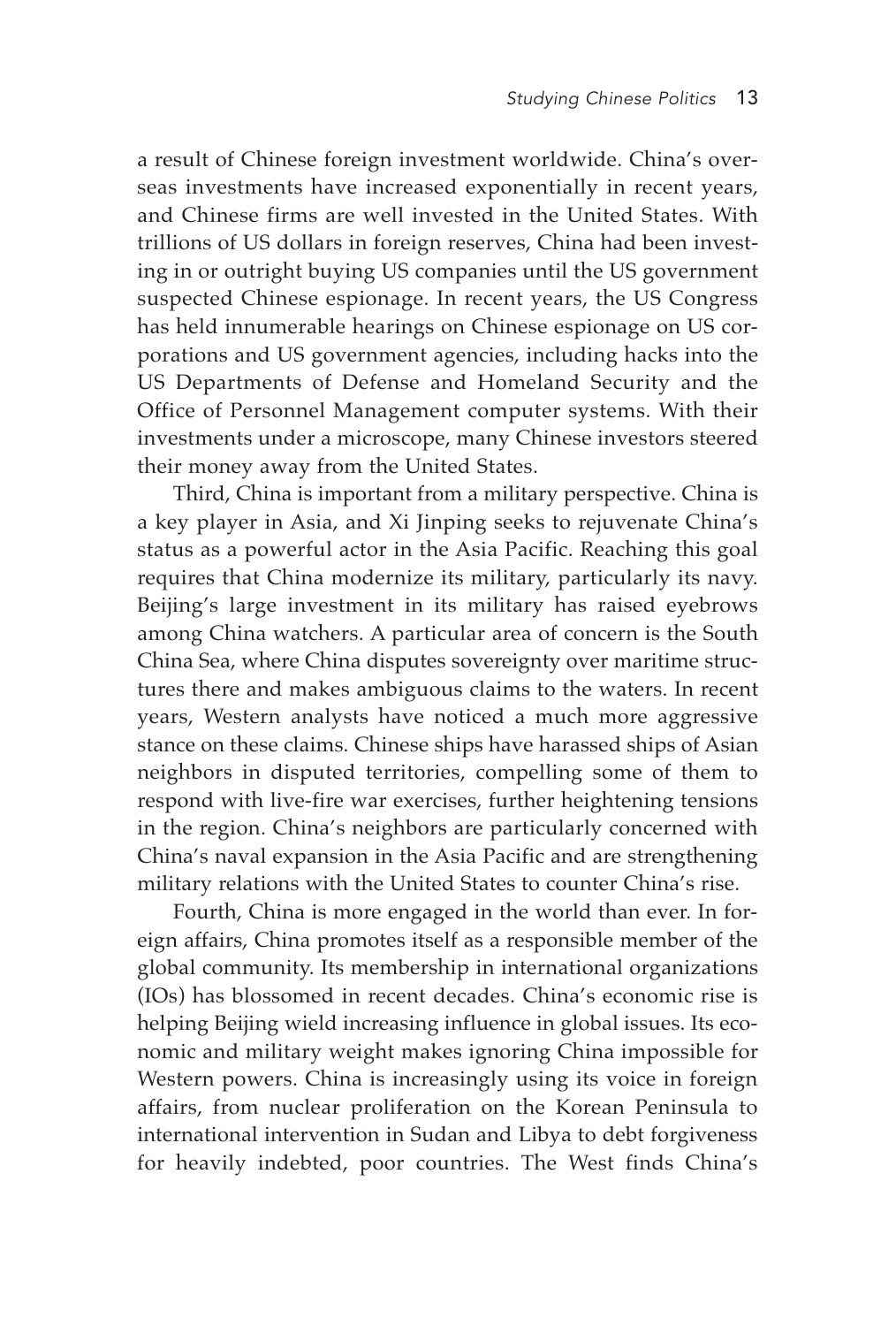engagement with nondemocratic governments, particularly in the developing world, particularly irksome. In recent years, China has cut deals with several nondemocratic governments, offering foreign aid in exchange for access to raw materials for its economic expansion. China offers this aid without conditions for political and economic reform, legitimizing nondemocratic governments in the developing world. Western governments blame China for undoing or undermining much of their work to advance democratic government in the developing world.

China's engagement is likely to challenge the US position in the world. China's increasing stature in international organizations such as the World Bank, International Monetary Fund (IMF), and World Trade Organization (WTO) is likely to change US dominance in those organizations. China's naval expansion is calculated to test US military strength in the Asia Pacific. Although it is unlikely that China would directly confront the United States in Asia, its military modernization and naval expansion could make the United States more hesitant to intervene in any confrontation in the region as it becomes more costly.

This book introduces students to topics ranging from the rise of the CCP and contemporary political institutions to the political economy of the Mao Zedong, post-Mao, and Xi Jinping years, and from human rights issues and civil liberties to national defense and foreign relations. Chapter 2 sets the stage for the rest of the book. In it, I provide context for understanding contemporary Chinese politics and society and familiarize the reader with China's imperial system to highlight the continuity of centralized government power in China. I then trace the progression from imperial order to republican and then communist government. I also trace the rise of the CCP and explain Mao's philosophy.

China's socialist era is commonly known as the Mao years. From the creation of the PRC in 1949 until Mao's death in 1976, China was embroiled in dramatic political, economic, and social revolution. In Chapter 3, I chronicle this dramatic era. The chapter begins with the organization of the early communist government and China's socialist transition. I then focus on several lifechanging political campaigns and their impact on China's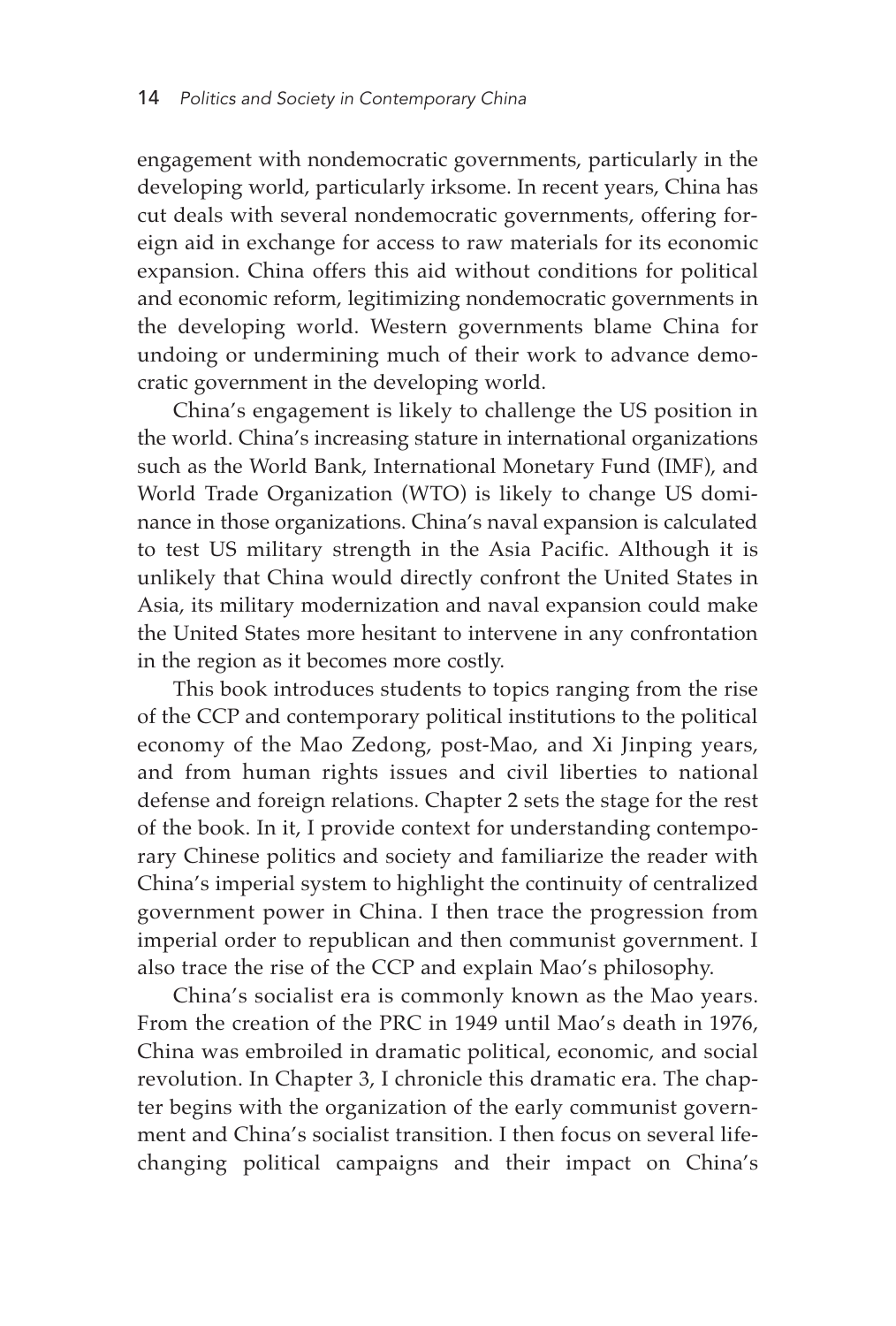government and society. I continue with the dynamics of the post-Mao reform era. I offer the reader an introduction to Deng Xiaoping's early economic reforms (which I examine in greater depth in Chapter 6). In Chapter 3, I also introduce the reader to Deng's successors. Much of the chapter is dedicated to political reform and the consequences of the failure of political liberalization.

In Chapter 4, I examine in depth the organization of the CCP and the state governing apparatus at the national and local levels. I also examine local elections, rural politics, and prospects for China's democratization.

In Chapter 5, I explore what it is like to live in China. Chapter 5 begins with issues that directly affect individuals and Chinese families. I examine the impact of health-care reform and comment on the dire consequences for China's rural population, examining the consequences of population control policies. I follow these sections with one dedicated to civil society and social change. In this section, I chronicle and analyze the rise of China's middle class and its behavior. I also examine the current state of the arts, media, and internet in China, with special attention to government attempts to control each of these.

In Chapter 6, I also discuss ethnic minorities in China, emphasizing attempts by the central government to develop minority areas. I follow this section with one dedicated to human rights issues in China, with special reference to violation of the human rights of minorities. China's economic reforms have been no less dramatic. In Chapter 6, I chronicle the amazing economic reforms since 1978. I begin with the dramatic reform of industry and analyze the impact of the reform on Chinese workers. One of the major problems that evolved out of the reform era is the yawning rural-urban gap. In the early reform years, the Chinese government encouraged foreign investment in eastern China but failed to channel adequate state investment to rural China. As a result, millions of Chinese fled the countryside for jobs in eastern cities. Those left behind have become increasingly discontent as corrupt local officials confiscate their land for development. In the chapter, I analyze the problems associated with this rural-urban disparity and discuss the hollowing out of rural China. I examine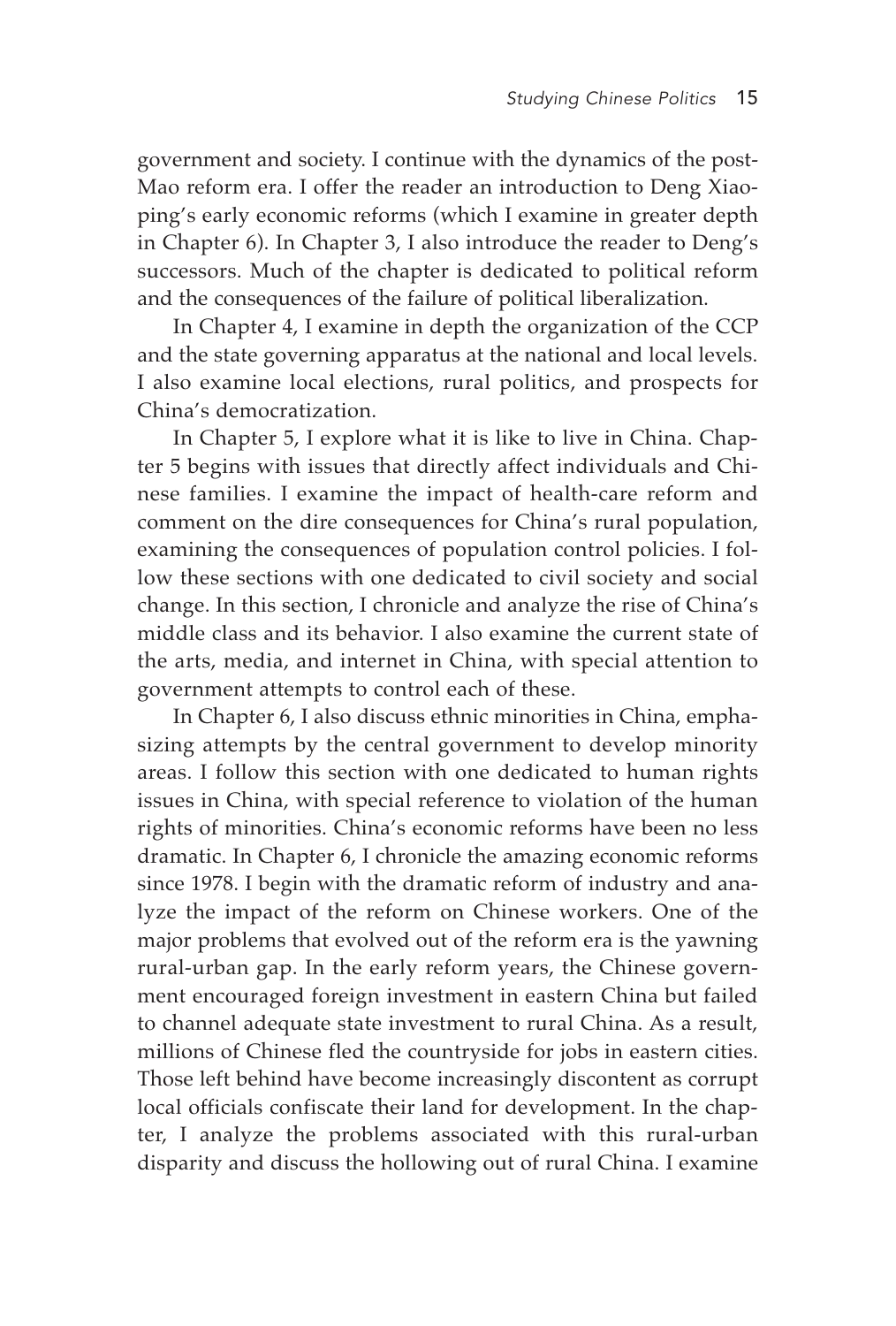China's quest for energy for its continued economic development as well as the negative impact of development on China's environment, leading to China's growing environmental movement. I dedicate much of the chapter to China's growing presence in the global economy. China not only attracts significant foreign investment but invests handsomely in other countries. I examine China's efforts to build a new Silk Road, the Belt and Road Initiative, which will not only expand markets for Chinese goods but will extend Chinese influence across Central Asia into Europe. I also make special reference to growing problems in foreign trade and investment, such as violation of intellectual property rights, disputes over the value of Chinese currency, and China's foreign trade practices.

In Chapter 7, I address issues of national security and introduce the reader to China's military and national defense. I chronicle the creation and modernization of China's military and explain the structure of the military and national defense policy. I discuss recent developments in force projection, cyber warfare, China's space program, and the expansion of China's naval power. I hope students interested in this topic pursue their interest by referring to the end-of-chapter notes and many resources in the bibliography.

In Chapter 8, I look at China's foreign relations and global outreach. I begin with insight into China's foreign policymaking apparatus and then examine China's relations with various regions of the world and its major powers. China has increased its presence in every corner of the world over the previous forty years, and my goal is to illuminate the rise of China as a major world player. The chapter is rich in detail of the origins and execution of China's new Silk Road, formally known as the Belt and Road Initiative (BRI). Arguably the largest infrastructure project in history, the BRI expands Chinese goods and influence worldwide. I conclude the chapter with an examination of China's increasingly important role in international organizations, such as the United Nations and its associated bodies, and comment on China's efforts to remake the international system in its favor.